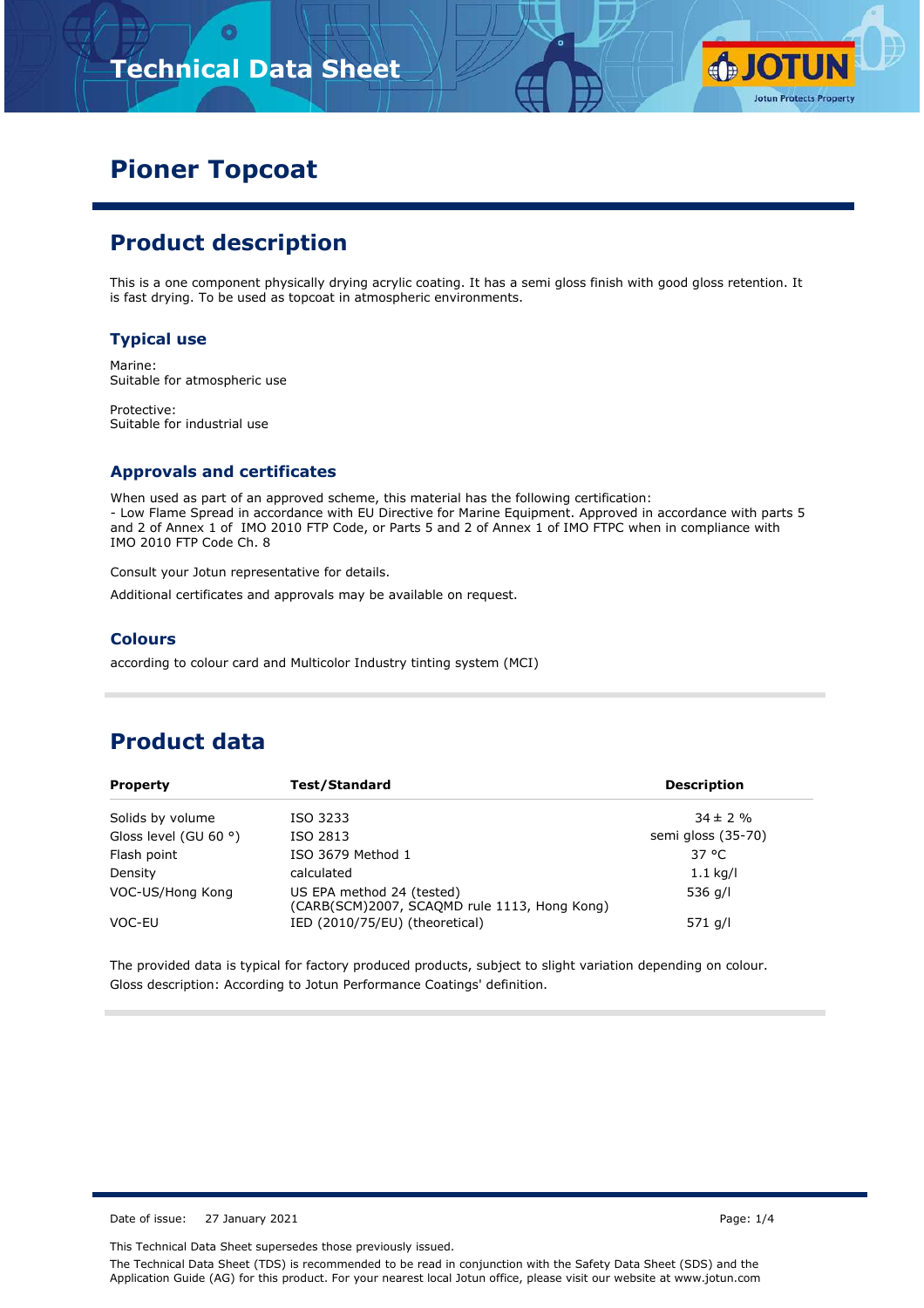

### **Film thickness per coat**

#### **Typical recommended specification range**

| Dry film thickness         |  | 40 - 60 um                    |  |
|----------------------------|--|-------------------------------|--|
| Wet film thickness         |  | 120 - 180 um                  |  |
| Theoretical spreading rate |  | $8.5 - 5.7$ m <sup>2</sup> /l |  |

### **Surface preparation**

To secure lasting adhesion to the subsequent product all surfaces shall be clean, dry and free from any contamination.

#### **Surface preparation summary table**

|                  | <b>Surface preparation</b>                     |                                                |  |
|------------------|------------------------------------------------|------------------------------------------------|--|
| <b>Substrate</b> | Minimum                                        | Recommended                                    |  |
| Coated surfaces  | Clean, dry and undamaged compatible<br>coating | Clean, dry and undamaged compatible<br>coating |  |

## **Application**

### **Application methods**

The product can be applied by

| Spray:  | Use airless spray.                                                                                                 |
|---------|--------------------------------------------------------------------------------------------------------------------|
| Brush:  | Recommended for stripe coating and small areas. Care must be taken to achieve the<br>specified dry film thickness. |
| Roller: | May be used. Care must be taken to achieve the specified dry film thickness.                                       |

### **Product mixing**

Single pack

### **Thinner/Cleaning solvent**

Thinner: Jotun Thinner No. 7

#### **Guiding data for airless spray**

| Nozzle tip (inch/1000):       | 17-23            |
|-------------------------------|------------------|
| Pressure at nozzle (minimum): | 150 bar/2100 psi |

Date of issue: 27 January 2021 Page: 2/4

This Technical Data Sheet supersedes those previously issued.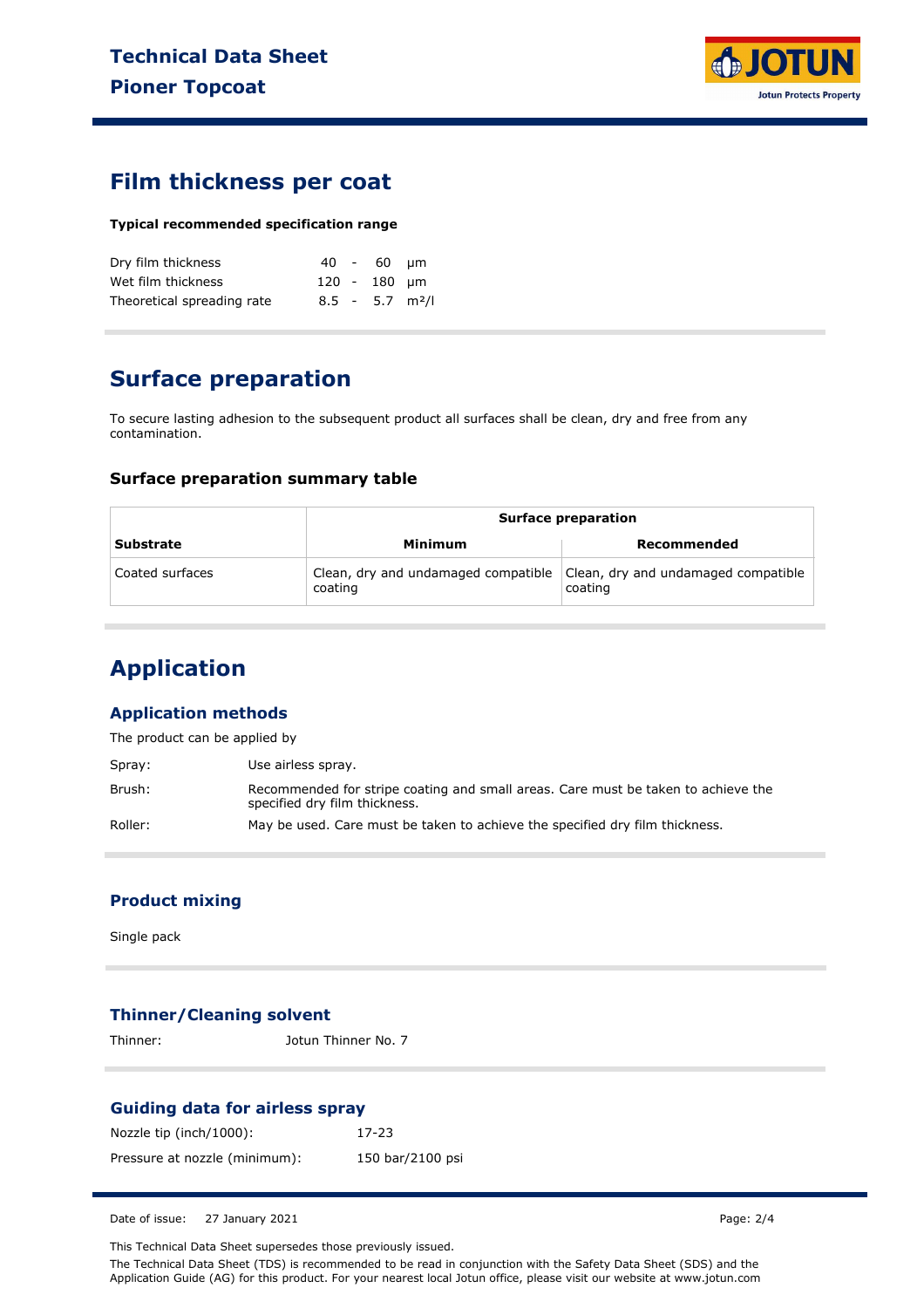

### **Drying and Curing time**

| Substrate temperature     |      | $5^{\circ}$ C 10 °C 23 °C 40 °C |            |     |  |
|---------------------------|------|---------------------------------|------------|-----|--|
| Surface (touch) dry       |      | 1 h 45 min 30 min 15 min        |            |     |  |
| Walk-on-dry               | 10 h | 9h 7h                           |            | 4 h |  |
| Dry to over coat, minimum | 5 h  |                                 | 4h 2h 1.5h |     |  |

For maximum overcoating intervals, refer to the Application Guide (AG) for this product.

Drying and curing times are determined under controlled temperatures and relative humidity below 85 %, and at average of the DFT range for the product.

Surface (touch) dry: The state of drying when slight pressure with a finger does not leave an imprint or reveal tackiness.

Walk-on-dry: Minimum time before the coating can tolerate normal foot traffic without permanent marks, imprints or other physical damage.

Dry to over coat, minimum: The recommended shortest time before the next coat can be applied.

### **Heat resistance**

|                  | Temperature |                          |  |
|------------------|-------------|--------------------------|--|
|                  | Continuous  | Peak                     |  |
| Dry, atmospheric | 60 °C       | $\overline{\phantom{a}}$ |  |

The dry coating film will be gradually softer as temperature increases. Correct procedures for handling and stacking must be established, depending on environmental conditions. Protective properties will not be influenced.

### **Product compatibility**

Depending on the actual exposure of the coating system, various primers and topcoats can be used in combination with this product. Some examples are shown below. Contact Jotun for specific system recommendation.

Previous coat: Subsequent coat: chlorinated rubber, acrylic, epoxy, epoxy mastic acrylic

## **Packaging (typical)**

|                | Volume   | <b>Size of containers</b> |  |  |
|----------------|----------|---------------------------|--|--|
|                | (litres) | (litres)                  |  |  |
| Pioner Topcoat | 5/20     | 5/20                      |  |  |

The volume stated is for factory made colours. Note that local variants in pack size and filled volumes can vary due to local regulations.

Date of issue: 27 January 2021 Page: 3/4

This Technical Data Sheet supersedes those previously issued.